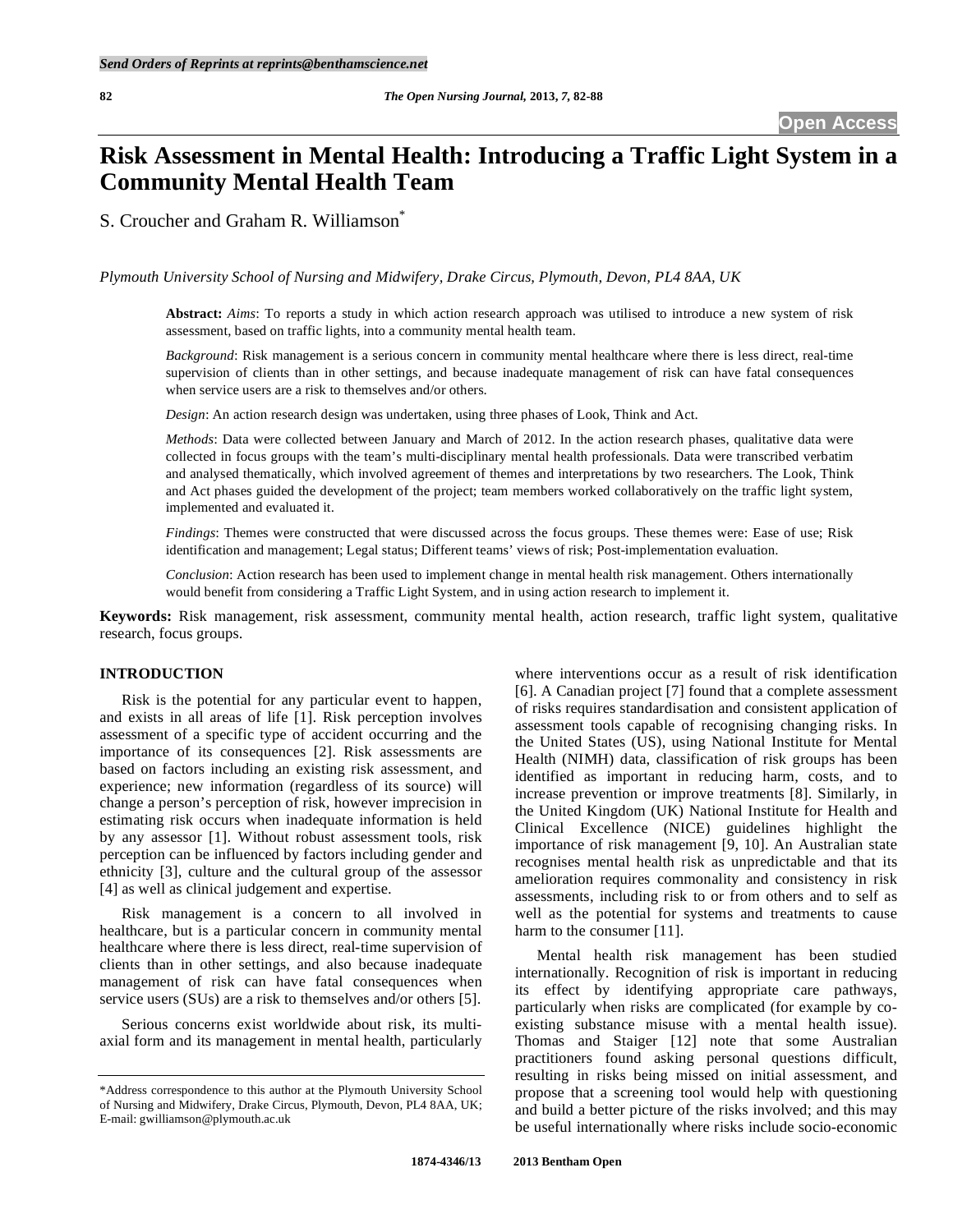deprivation, and poor rural access to metal health services [13], mental health and substance abuse co-morbidity [14], and unemployment causing the risk of maladaptive coping strategies such as the use of alcohol, tobacco and general self-neglect [15]. A certain degree of risk may be beneficial to SUs, who may otherwise become deskilled at managing facets of their own daily living [16, 17].

 A recurring theme in international literature is the varied nature of sources of risk and the direction of its application [2, 14-17]. Risk is unpredictable and contextually driven for individual SUs and services, and arguably requires a broadranging assessment tool such as that employed in many care contexts based on 'traffic light systems' (TLS). TLS use familiar colour-coding with red for high risk, amber for medium, and green for low risk clients [18-21]. TLS have been postulated as having potential applications in mental health care [22] and have been implemented using a similar design to action research (AR) [20].

# **MATERIALS AND METHODOLOGY**

 This study took place in a Community Mental Health Team in the South West of England, and was concerned with risk (accidents or adverse events) happening to SUs, and its management. A TLS was implemented to aid decision making in these complex situations and facilitate recognition of the many and varied potential risks to which SUs are exposed [20].

#### **Aims and Objectives**

 The aim was to develop a TLS for risk management assessment that was informative but could quickly alert the team to changes (particularly increases) to risk level. There were two objectives: the first was to assist in matching the level of risk with the resources and support required; the second was to facilitate the development of new knowledge engendered by implementing TLS in this environment.

#### **Design**

 An AR methodology was chosen for implementing and evaluating the TLS introduction because AR is a powerfully democratic study design which involves participants in identifying important issues and working together to bring about beneficial change [23]. AR makes use of participants' knowledge of their organisations and, rather than treating them as research subjects, engages them in collaboration as co-constructors of change [24]. It relies on the involvement of group members to voice their beliefs freely and for those voices to be treated equally [25].

 A simple methodology adapted from Koch and Kralik [25] was employed, with consecutive phases: Look, Think and Act. Three focus groups (FGs) were employed; the initial FG (the 'Look' phase) identified problems involved with contemporary risk management arrangements and planning the alternative (a TLS), the second FG (the 'Think' phase) identified actions to be implemented, and the third phase ('Act') implemented and evaluated the ideas, so that each FG directly informed the next [24]. Table **1** summarises the activity and questioning that took place in each of the three AR phases.

 In common with other action research approaches, the design was highly flexible and guided activity rather than prescribed it [23], and thus the phases are not exclusive in their application.

#### **Table 1. Activity and Questioning in Each of the Three AR Phases**

## **PHASE 1: LOOK**

Introduction to Traffic Light System. Discussion about the form of Traffic Light System and putting it into practice.

Putting Traffic Light System into practice with the team caseload.

#### Schedule of questions

- 1. What does the group feel about the potential usefulness of using colours to identify risk levels?
- 2. Can you think of any examples of when it might have been useful?
- 3. Who should be allocated to the highest risk (red) group?
- 4. If it is decided that a Traffic Light System would be a good idea, how should it be implemented?

#### **STAGE 2: THINK**

Review of how Phase 1 progressed.

Discussion of possible improvements to the system,

Running Traffic Light System with the improvements.

#### Schedule of questions

- 1. Is there agreement on the colour coding as formulated between the last group and now?
- 2. How should it integrate with the current planning meetings?
- 3. Are there any 'additional information' inserts required?
- 4. Are there any points that you feel haven't been discussed?

#### **PHASE 3: ACT**

Review the updated Traffic Light System.

Discuss any new problems with the system.

Run system within the team, continually looking for improvement.

Assist other interested teams with applying the procedure to establish a Traffic Light System.

Schedule of questions

- 1. Have any benefits been noticed since team started using the Traffic Light System?
- 2. Has the fourth colour been a useful addition?
- 3. How does this version compare to any previous systems?
- What problems have been noted with this system?

# **Sampling**

 The ideal size of for a FG is between four and twelve members to enable a wide range of potential responses but avoid over-complexity and the risk of some members' views going unheard [26]. As team comprised 11 full-time members, all were invited. Data were collected between January and March of 2012. Table **2** indicates the staff numbers who attended each group and their grading.

 The Band numbers refer to UK National Health Service pay scales. Bands 6-7 refer to staff with professional qualifications (Nurse, Social Worker, Occupational Therapist). In this case they are the Band 6s. Band 7s are Senior professionals and Team leaders. Band 3s are integral team members but do not have professional qualifications and in the community generally have the title of Support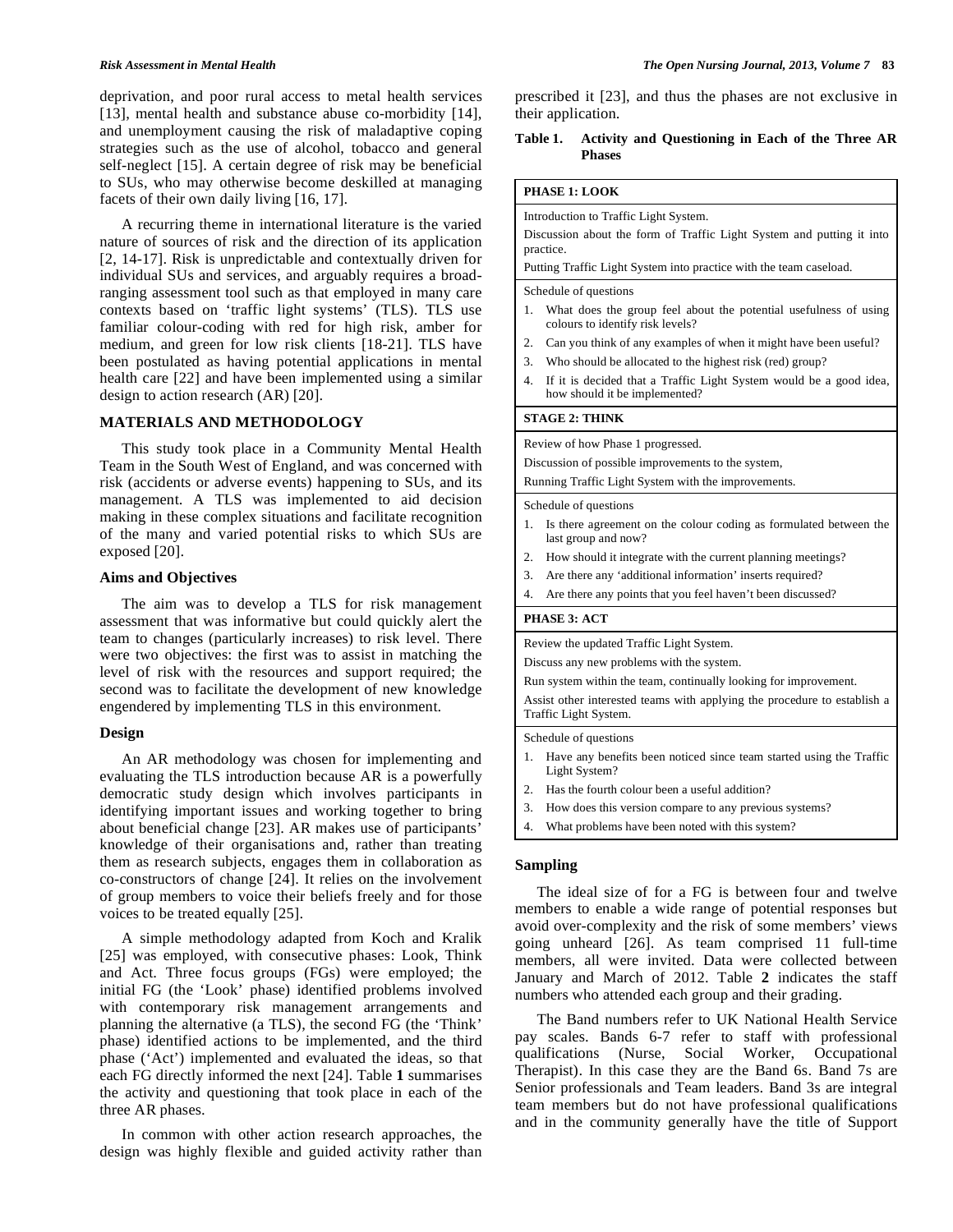| Table 2. |  | <b>Staff Attendance at Focus Groups</b> |  |  |
|----------|--|-----------------------------------------|--|--|
|----------|--|-----------------------------------------|--|--|

|                         | <b>Focus Group 1: Look Phase</b> | <b>Focus Group 2: Think Phase</b> | <b>Focus Group 3: Act Phase</b> |
|-------------------------|----------------------------------|-----------------------------------|---------------------------------|
| Staff members attending | Team Leader                      | Team Leader                       | Team Leader                     |
|                         | Occupational Therapist           | Occupational Therapist            | Occupational Therapist          |
|                         | Social Worker                    | Social Worker                     | Social Worker                   |
|                         | Community Psychiatric Nurse (2)  | Community Psychiatric Nurse (2)   | Community Psychiatric Nurse (2) |
|                         | Support Worker                   | Housing Officer                   | Housing Officer                 |
|                         |                                  | Support Worker                    | Support Worker                  |
| Staff grades attending  | Band 7, $n = 1$                  | Band 7, $n = 1$                   | Band 7, $n = 1$                 |
|                         | Band 6, $n = 4$                  | Band 6, $n = 4$                   | Band 6, $n = 4$                 |
|                         | Band 3, $n = 1$                  | Band 3, $n = 1$                   | Band 3, $n = 1$                 |
|                         |                                  | Non-NHS, $n=1$                    | Non-NHS, $n = 1$                |
| Total numbers           | 6                                | $\overline{7}$                    |                                 |

Worker. The Housing Officer works for the local council but was also member of the study team.

#### **Data Collection**

 Focus Groups were used to gather qualitative data. Each group was tape recorded, transcribed verbatim, and that transcript was used for subsequent analysis. FGs are a collective event, well-suited to the needs of AR as a participatory method [27]. Participants were not required to agree but to express themselves and this requires moderation and facilitation [26]. In this study, SG provided this moderation and facilitation, and GW observed the first two groups for quality assurance purposes.

#### **Ethics**

 Ethical approval was secured from the NHS Integrated Research Ethics Service (IRAS), as was research and development governance approval from the local NHS trust. All participants were asked to sign a consent form, which they were given in advance to allow them to decide if they wanted to participate. Ground rules were agreed in the initial FG and re-stated subsequently, concerning allowing participation and fostering respect for one another's views, and this included anonymity from identification outside the group. (In common with many AR studies, it was not possible to offer personal anonymity in a group were participants are well-known, existing team-members) [28].

#### **Data Analysis**

 A process of thematic analysis was undertaken and relevant text was drawn from the mass of the full transcript and assigned codes [29]. Codes were then categorised and given a theme heading under which text belongs so that the text's meaning is accessible [30]. To maintain faithful to AR group dynamics, a detailed process of repeated listening and reading of transcripts took place, where consideration was given to the questioning and to group responses [25, 31]. Verbatim quotes have been used to illustrate the emergent themes; these have been anonymised by replacing names with identification labels (in the presentation of findings below, F stands for facilitator, P for the participant number and FG for the focus group in which the data sequence was

generated). Data not directly relating to implementing or understanding the TLS have been omitted.

#### **Rigour**

 Credibility, transferability and dependability are important when assessing rigour in AR [25]. Here, credibility is demonstrated by the use of verbatim quotes. Transferability is highlighted in the contextual international and local information that allows the reader to assess the relevance of this study to their own circumstances. Dependability is presented by having an audit trail and improved by member checks [30], and this was achieved by giving each participant an overview of the findings and obtaining feedback on the interpretations drawn from the FGs.

# **RESULTS**

 Data presentation reflects the AR phases and as there was similarity between discussions in each phase, some themes appeared in more than one FG. Table **3** summarises the themes from the phases of the action research study where they were discussed.

**Table 3. Themes from the Phases of the Action Research Study where they were Discussed** 

| <b>Action Research Phase</b> | <b>Theme</b>                       |
|------------------------------|------------------------------------|
| 1 & 2                        | Ease of use                        |
| 1, 2 & 3                     | Risk identification and management |
| 2 & 3                        | Legal status                       |
|                              | Different teams' views of risk     |
|                              | Post-implementation evaluation     |

## **Ease of Use**

 Ease of use was considered important but so was the need for comprehensiveness in complex situations. The TLS needed to retain all relevant information but remain a readily usable system for busy practitioners.

> *P1-FG1: It's a way of seeing at a glance isn't it; it's quickly identifiable.*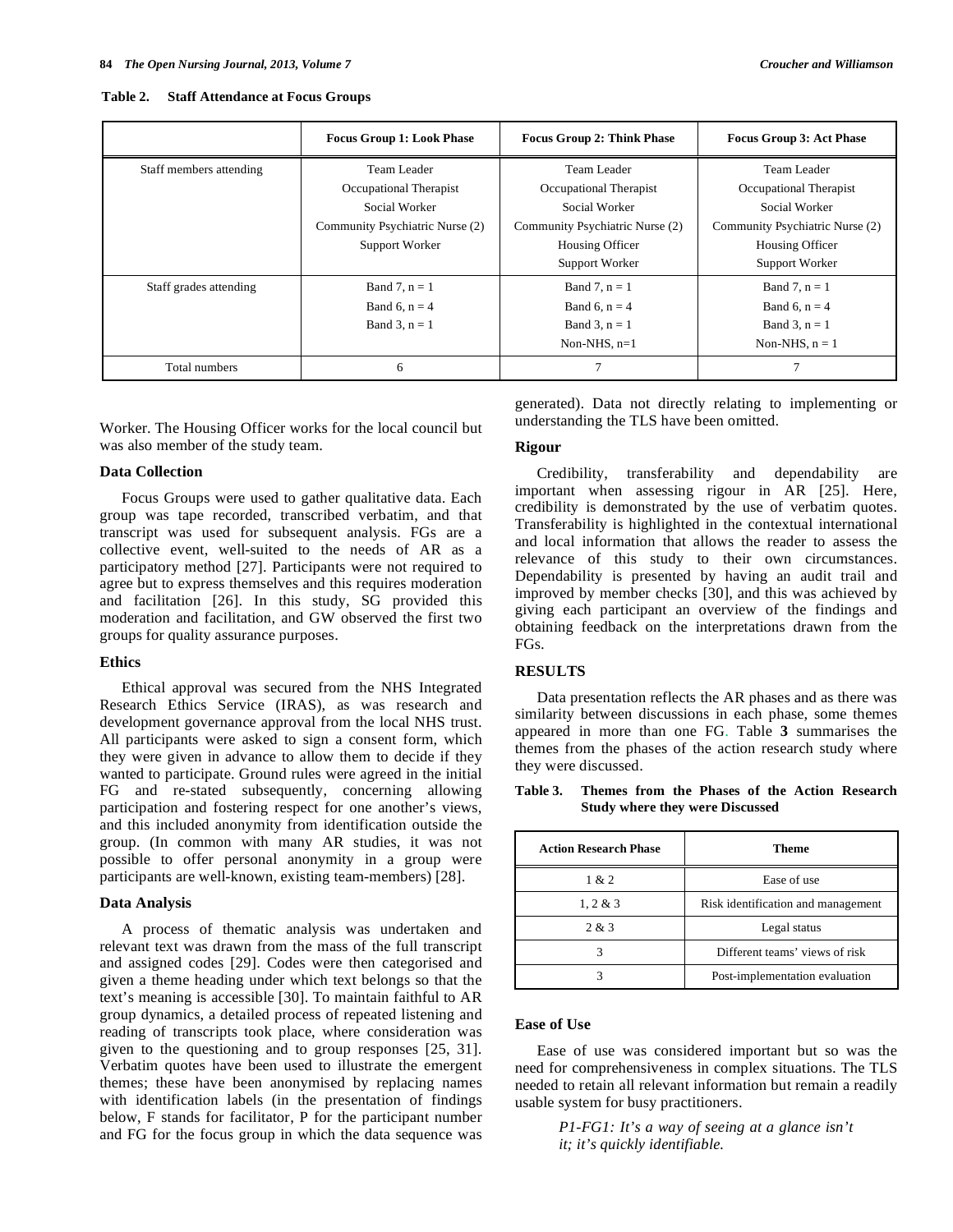*P2: Especially with our CPRS [computerised patient record system] we could be trawling through core assessments and risk assessments and everything. We need an initial front sheet, a marker.* 

 It was important that the new system did not adversely affect existing routines for an already busy team as delays resulting from TLS usage would adversely affect their participation.

> *P1-FG3: You don't feel that it's taking up time. There is no additional time commitment. We've incorporated it into the planning meeting.*

 There was a desire to keep processes uncomplicated and the TLS as user-friendly as possible. This was continued by adapting the existing meeting schedule to fit the TLS. The entire caseload was reviewed at a weekly caseload meeting but often without any prioritisation or focus until the TLS was introduced there. Participants discussed how this would result in a more focussed identification of risk and resource allocation:

> *F-FG2: I don't know how it would pair up with the caseload meeting? How would it integrate with that?*

> *P1: Wouldn't you automatically discuss those in red?*

> *P3: That would help planning become more focused, because those who were allocated to green won't need to be discussed as urgently.*

> *P4: So the priority would be the ones that we're talking about the one at the start of the meeting.*

# **Risk Identification and Management**

 The TLS was initially intended to reflect the SUs' current risk levels, however, the process of recording risk levels during the weekly caseload meetings meant that the TLS also provided a record of SUs' clinical progress; the TLS being as used an outcomes measure or audit tool was raised.

> *P4-FG1: I think for us to use it, what would be actually good is seeing the levels and how they're going up and down.*

*P1: Over time you mean.* 

*P4: So you can actually get a pattern rather than trawling through CPRS notes and everything. With that, you can actually see [clinical progress and resource allocation] over the six months.* 

 The TLS was also conceptualised as a means clarifying workload in relation to SUs in the case load and concerns about those in different inpatient or residential settings.

> *P1-FG1: The difficulty is that we have people in different types of hospital. So those in [acute hospital], we would need to be getting involved in ward rounds and regular visits that we might need to pick up quite quickly. But then someone who has been in [long term*

*setting] for a number of years, we've got a few of those haven't we?* 

*P5: Then they become that fourth colour. After that, they can be red, yellow, green [which] is only for when we've actually got control [of the care].* 

*P5:Some patients are only at a lower risk level because of any increased support they receive.* 

*P4: So for instance if they went into [acute hospital] then you may well put them on red, because actually you know they're acutely unwell that's why they're in hospital; their risk levels are higher.* 

 Levels of risk change over periods of time and recording these changes can reveal trigger events when there is an increase in risk but also extended periods of stability can indicate that the service user's zone will need review, even considering discharge from this team's services.

> *P5-FG3: My version of the TLS has got our clients over the last six to eight weeks and how our clients, with regards to risk, have gone up or down. It clearly shows to me whether that client is a true [service name deleted] client. I guess from the other point of view is the length of stability for those clients, with the purpose of looking at moving them on to another team.*

> *F-FG3: Has the addition of the fourth colour blue, added anything or is it just…*

> *P5: From my point of view I've just classed all the hospital clients blue and just written inside it 'Hospital' because they're being nursed throughout the day and the ward staff assess the risk. So I've just kept it as blue, I don't know about the other guys, whether they've used red amber and green? And just put 'Hospital' in it, I don't know?*

 After running the system for three weeks, the group considered how risk was viewed and scored by the team. Concern was also given as to whether or not the group's extensive experience in its specialist area of mental health and in depth knowledge of the SUs on its caseload affected how that risk was scored; specifically how the team's experience and knowledge might reduce the perceived risk compared to the actual risk.

> *P2-FG2: Does that [coded caseload sheet] raise any surprises for you?*

*F: I expected more reds, to be honest.* 

*P1: How many greens have we got?* 

*F: There could be a couple of reasons why there are so few reds, which may be because we've worked in this line for so long now. I wonder if there is a risk that we are under scoring the risk.* 

*P1: Because we're all getting slightly complacent.*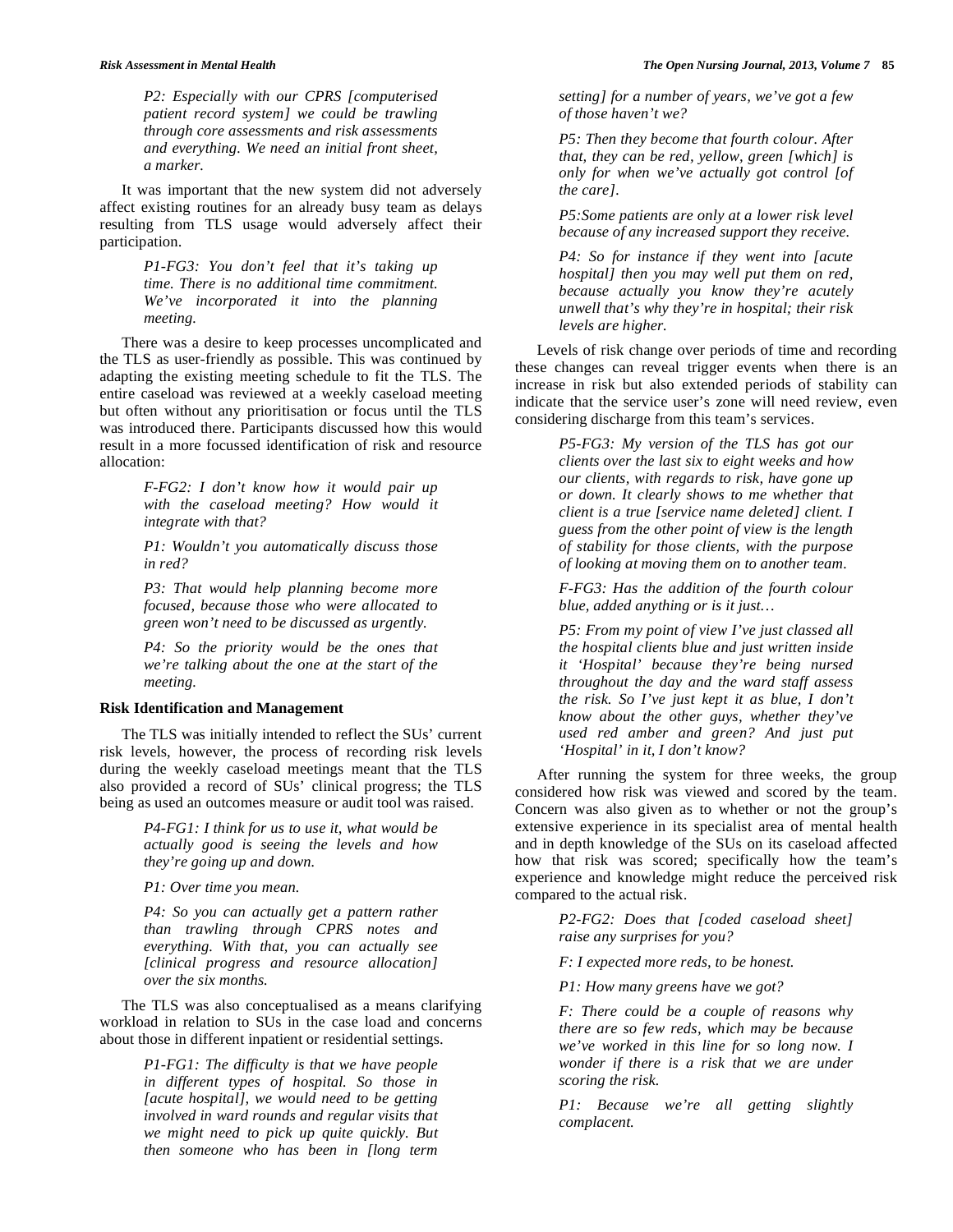Even though the colour codes were allocated to represent current risk, historical influences could be present and in many cases with some justification, therefore it needed to be reflected in any assessment of current risk.

> *P2-FG2: I was just thinking how difficult people were finding it just looking at "the here and now"? When grading them, do we tend to start thinking about the past rather than actually thinking about "the here and now"? I don't know if anyone found that difficult? I know I tend to think about the past at times. Is it about seeing the bigger picture?*

> *F: We can't really ignore the past, especially if it is significant.*

> *P5: I think that some people will always have a different colour that doesn't reflect "the here and now".*

 Benefits when new SUs came on to the team's caseload were discussed:

> *P3-FG1: I think what you said about when you have a lot of new people coming into the team at the same time; that would have been really useful.*

> *P2: There were huge gaps in the information, but the very fact that some of those might have been 'red' would have made them priority over the others. We had to find out the hard way when people rapidly went into crisis when we could have intervened.*

#### **Legal Status**

 There is not necessarily a direct relationship between mental health and a forensic history (meaning a history of transgression against the law), but if such a relationship exists it can affect risk levels and add legal requirements for the care team. This required simple recognition in zoning:

> *P2-FG2: Wouldn't that be an amber because I notice that most of the ones that have something legal are already amber.*

> *P4: So the yellow [amber] would cover historical risk and legal status.*

> *P2: I like the amber about having that fifth thing which is the historical, and you can have your [criteria for amber coding] and you can add a fifth which is historical or you can write in the box 'H' or 'Historical'.*

 Ease of use also meant that not all situations could be recorded as a separate colour or with individual indicators within the colour. In addition to the 'H' for historical issues, 'RES' was used to indicate that a SU, although allocated a risk colour was in a residential care setting at that time therefore some risks may be temporarily reduced. Thus the broad three zones were modified to reflect the specific needs of the client group and the team members' democratic decision making.

#### **Different Teams' Views on Risk**

 Different teams have different risk cultures that will affect how theirmembers score risk which, added to their own operational parameters, will result in those teams needing to develop their own criteria for TLS colour codes in a similar manner to this current study.

> *P5-FG3: My only concern would be that I think people see risk very differently and people rate it and you could get other teams that rate risk very differently to us.*

*P1: It's very subjective.* 

*P4: So if there is criteria and other teams were using it and they followed those criteria that would help. That's quite important if it's going to be used by other teams.* 

*P1: The other teams, when they had someone that met the red criteria that needed at least two contacts, that's when they would refer to this team, isn't it? If we had something like that, that everybody had to follow and it was quite clear, but each team having their own criteria I think would be complex.* 

#### **Post-Implementation Evaluation**

 Participants in focus group three were asked if the system was beneficial.

> *F-FG3: It's [TLS] has been running for a couple weeks now, have there been any benefits noticed with use of the colour coding?*

> *P1: I personally think it's been good and I've found it useful when I've got Court reports to write and I've actually used that as one of the systems that we've got in place as a team. It just backs up things when we're talking about risk and prioritisation.*

> *P4: My understanding of the planning meeting is that it makes it more succinct, more focused. It helps to organise the caseload, it makes it clearer, easier to see where people are at in a really quite clear and visual way, you can see at a glance.*

> *P5: It's been extremely useful and beneficial. It's got our clients over the last six to eight weeks and with regards to risk, how they've gone up or down. It clearly shows to me whether that client particularly, is a true [service name] client. I guess from the other point of view is the length of stability for those clients with the purpose of looking at moving them on to recovery and independent living.*

 The main uses of the TLS post-implementation were: as a report writing tool, bringing clarity and focus to planning meetings concerning risk levels and resource allocation, and as a historical record. The use of the colour blue as an additional zone was found to be helpful by removing SUs in long term in-patient care form the main operational planning part of the planning meeting.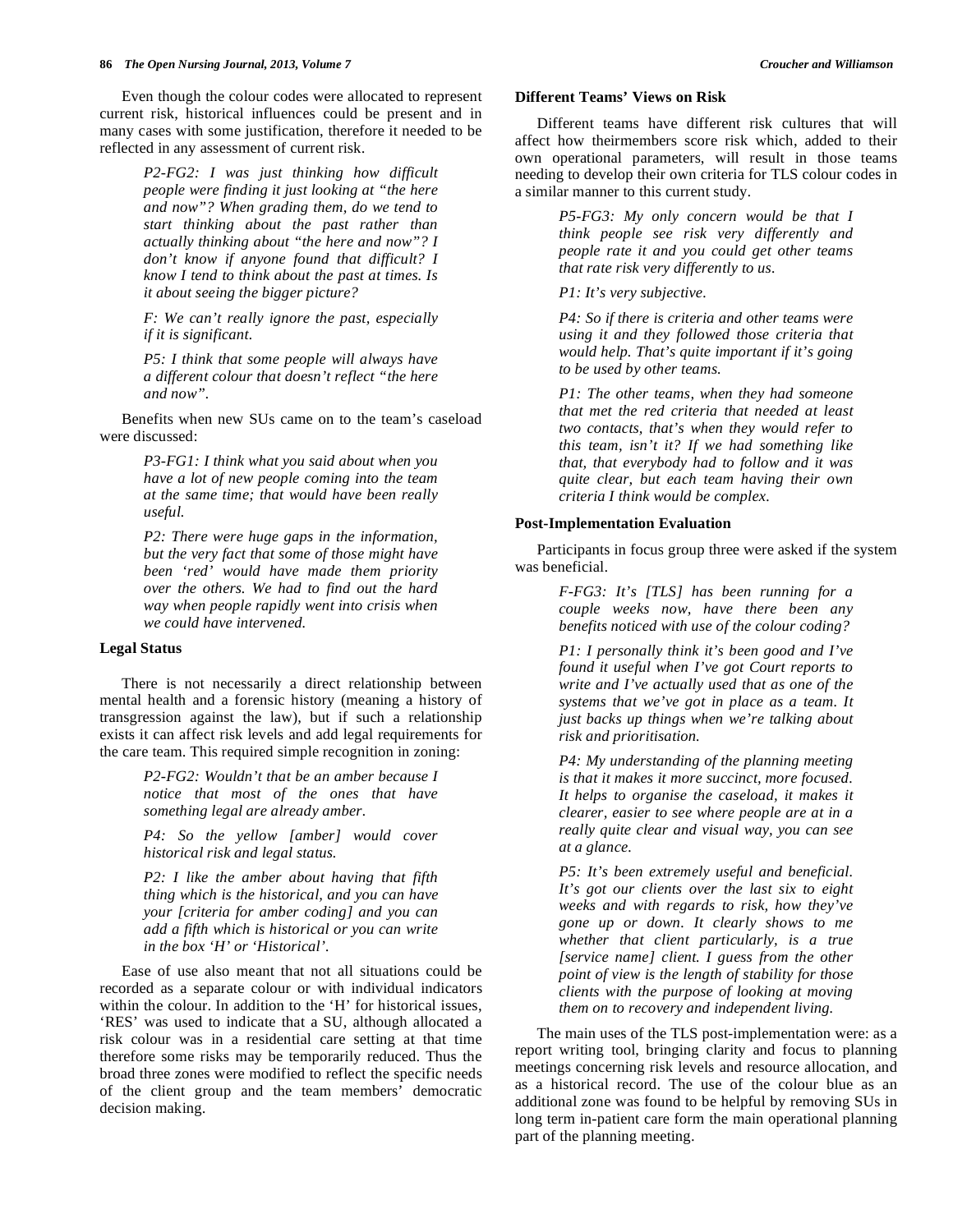In terms of its immediate impact, the system had already proved its use in clarifying the risk position of two people whose risk had been reduced. One SU had been placed in a secure unit out of area and the second SU was subject to a Community Treatment Order, and so the TLS showed that although these people represent theoretical risks if in the community or without additional support, they had *actual* risks that were significantly lower. Another person had the TLS used as evidence of level of risk and support in a Court report. It is important to remember that risk does not solely relate harm to others and the TLS was equally used to recognise a SU who needed support with medication and its correct use.

### **DISCUSSION**

 The FG discussions quickly moved away from looking at the TLS as a purely risk management system and on to its wider uses, although the level of risk is intrinsically linked to the level of support and resources required by the SU. This was facilitated by being able to discuss the colour coding during planning meetings, and the TLS was quickly accepted operationally by the team; the TLS implemented was similar to the work elsewhere [20, 22] and was adapted for the needs of the study team.

 Initially there were some concerns that adding a fourth colour (blue), compared to the usual three colour TLS might make it too complex. Any system adopted had to simplify complex risk phenomena [1,17] and provide an increased level of precision on SUs' risk levels that would ensure practitioners were comfortable working with it [16]. One of the reasons for the positive reception given to this TLS was the clarity that it brought to complex and multi-faceted situations requiring decisions concerning how to allocate a colour to a community SU who had been admitted to hospital.

 The study team was made up of Nursing staff, Operational Therapists (OTs) and Social Workers. Their training gave them exposure to different aspects of risks to SUs. This may lead to different prioritisations of risk, but knowledge and confidence in their own field may reduce these professional discrepancies as potential rectifications will be easier to identify and implement. For example, an OT may see a serious problem with a SU's Activities of Daily Living (ADLs) but be able to identify problem solving care, but a less serious Mental Health nursing problem may raise an OT's anxiety, until it is discussed with a Mental Health nurse.

 One issue with using TLS in conjunction with other teams is that there are likely to be cultural differences between teams that influence the assessment and allocation of risk [4]. Different teams will develop their own attitudes to risk, based on their own normal operational risk levels, based on caseload profile. That is to say, teams operating in continually higher risk scenarios may have become more comfortable with those risks.

 Similar to Clarke *et al*.'s [16] work, this AR study indicates a desire for greater certainty amongst these mental health practitioners; this TLS allowed them to review each SU's contemporary care with the care coordinator and offer advice to moderate or enhance the risk allocation if necessary. This support for the care coordinator may reduce

restrictions to care by introducing – when safe – elements of positive risk taking, which can be empowering to SUs [17]. The TLS employed here also allows for coherent and consistent identification of changes in status over time and consequent changes in SU needs for care and support.

 When reviewing the colour allocation participants tended to downgrade the risk levels associated with individual SUs. This was particularly the case if the SU had been with the team for a long time but also more generally as the team tended to work with more risky SUs as their caseload. This approximates to a cultural theory of risk [4] and how teams will develop views towards risk that may differ from another team's. Personal characteristics such as race and gender will also influence risk assessment, and it is likely that TLS will be susceptible to this [3].

 Transferring of SUs between teams can be difficult when no clear criteria exist. One way of simplifying the process would be to show the current risk as perceived by the current team and although different teams may have different views on risk, it would provide a starting point for the transfer dialogue. No visual representation existed before the TLS was implemented on how a person's risk levels changed over time, but this can now be achieved by keeping a record of their colour coding on a week by week basis and annotating any significant events. One recommendation for further research would therefore be that it would be useful to compare and contrast the extent to which different clinical teams assess risk and allocate care and resources accordingly in context of a TLS.

# **LIMITATIONS**

 This study took place with a team that offered specialised community mental health services to SUs with complex needs. This means these findings are highly contextual however, this is usual in AR and can be a strength of this type of study design because it allows those embedded in the social and cultural context the opportunity to influence and 'own' the changes with which they must work [23]. This type of design has also been used successfully elsewhere to implement a zoning system in UK mental healthcare, and so we assert that AR is a robust design for implementing change in mental health teams [20].

 It is clear that personal characteristics of SUs and cultural differences between teams influence risk management [3, 4] but there was not the opportunity to investigate these factors or how they might influence care and service delivery.

 To fully benefit from the spiral cycles used in AR, arguably at least one more full cycle should have been completed with the team in this study [24]. As time did not allow for this to occur, we were not able fully elicit participant feedback concerning any sense of empowerment gained from their involvement.

 As this study focused on staff perceptions concerning implementing TLS, we have not been able to quantify the differences that this TLS-based risk management may have had on adverse events for our clients and their carers. We have also not been able to examine SUs' and carers' views of differing levels of service delivery or care that may have resulted post-TLS implementation. We have also not been able to engage with how risk management using a TLS